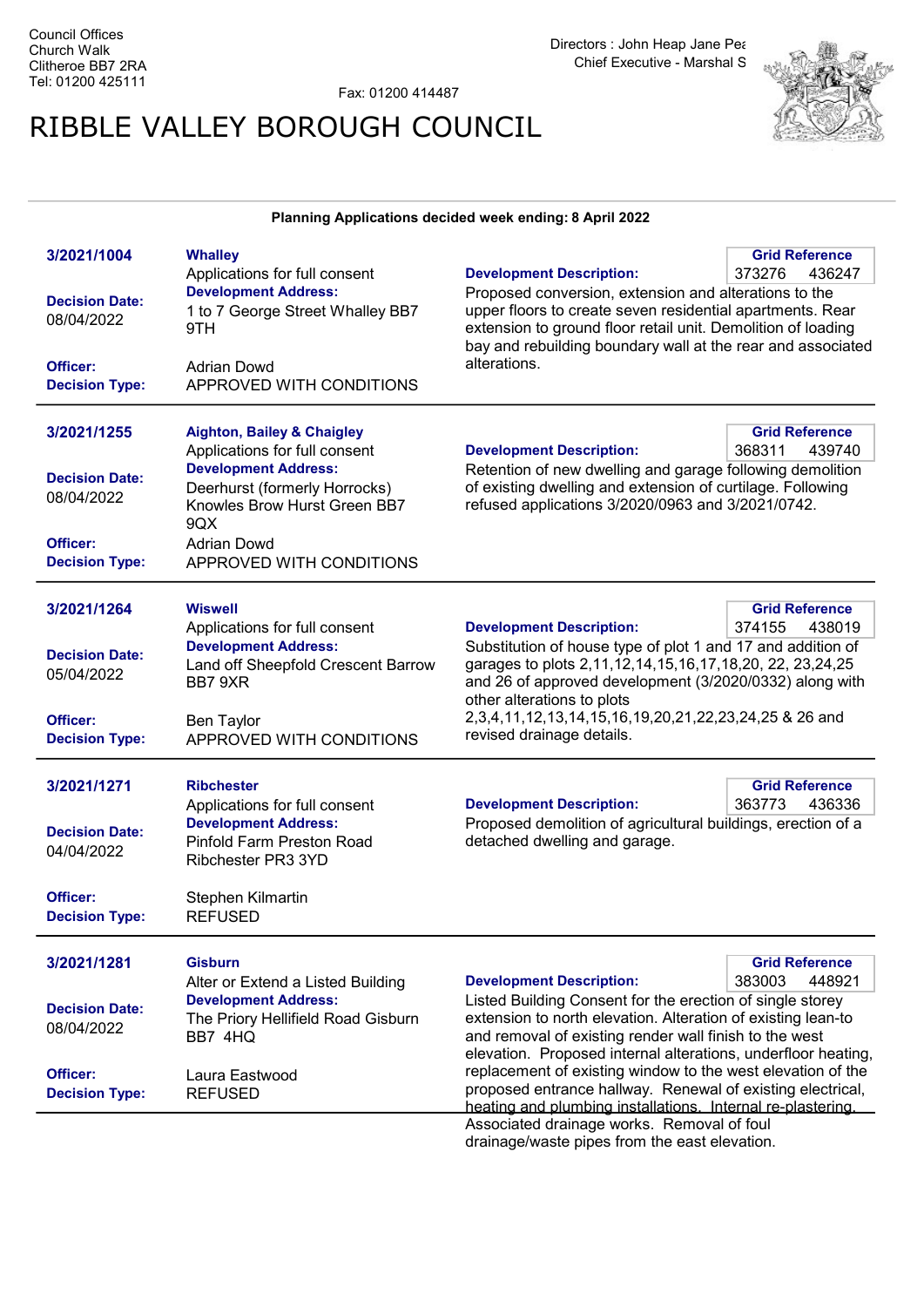| 3/2021/1282<br><b>Decision Date:</b><br>08/04/2022<br>Officer:<br><b>Decision Type:</b> | <b>Gisburn</b><br>Applications for full consent<br><b>Development Address:</b><br>The Priory Hellifield Road Gisburn<br>BB7 4HQ<br>Laura Eastwood<br><b>REFUSED</b>                                      | <b>Development Description:</b><br>Proposed erection of single storey extension to north<br>elevation. Alteration of existing lean-to and removal of<br>existing render wall finish to the west elevation.<br>Replacement of existing window to the west elevation of the<br>proposed entrance hallway. | <b>Grid Reference</b><br>383003<br>448921 |
|-----------------------------------------------------------------------------------------|----------------------------------------------------------------------------------------------------------------------------------------------------------------------------------------------------------|---------------------------------------------------------------------------------------------------------------------------------------------------------------------------------------------------------------------------------------------------------------------------------------------------------|-------------------------------------------|
| 3/2021/1290<br><b>Decision Date:</b><br>08/04/2022<br>Officer:<br><b>Decision Type:</b> | <b>Clitheroe</b><br>Alter or Extend a Listed Building<br><b>Development Address:</b><br>Castle Museum Clitheroe Castle<br>Castlegate Clitheroe BB7 1AZ<br><b>Adrian Dowd</b><br>APPROVED WITH CONDITIONS | <b>Development Description:</b><br>Replace existing traditional mortar ridge system with a dry<br>venticated ridge system to the existing slate pitched roof<br>areas.                                                                                                                                  | <b>Grid Reference</b><br>374247<br>441621 |
| 3/2022/0091<br><b>Decision Date:</b><br>08/04/2022                                      | <b>Clitheroe</b><br>Applications for full consent<br><b>Development Address:</b><br>2 Market Place Clitheroe BB7 2DB                                                                                     | <b>Development Description:</b><br>Proposed single storey rear extension to retail unit                                                                                                                                                                                                                 | <b>Grid Reference</b><br>374385<br>441880 |
| Officer:<br><b>Decision Type:</b>                                                       | Stephen Kilmartin<br>APPROVED WITH CONDITIONS                                                                                                                                                            |                                                                                                                                                                                                                                                                                                         |                                           |
| 3/2022/0095<br><b>Decision Date:</b><br>08/04/2022                                      | Longridge<br>Applications for full consent<br><b>Development Address:</b><br>32 Tootle Drive Longridge PR3 3UH                                                                                           | <b>Development Description:</b><br>Proposed two-storey extension to rear.                                                                                                                                                                                                                               | <b>Grid Reference</b><br>361451<br>437403 |
| Officer:<br><b>Decision Type:</b>                                                       | Ben Taylor<br>APPROVED WITH CONDITIONS                                                                                                                                                                   |                                                                                                                                                                                                                                                                                                         |                                           |
| 3/2022/0104<br><b>Decision Date:</b><br>06/04/2022                                      | <b>Ramsgreave</b><br>Applications for full consent<br><b>Development Address:</b><br>Burnside 21 Knowsley Road<br>Wilpshire BB1 9PX                                                                      | <b>Development Description:</b><br>Proposed extension to rear and alterations to roof height to<br>include dormers. Balcony to side elevation. Resubmission<br>of 3/2021/0496.                                                                                                                          | <b>Grid Reference</b><br>368604<br>431992 |
| Officer:<br><b>Decision Type:</b>                                                       | Ben Taylor<br><b>REFUSED</b>                                                                                                                                                                             |                                                                                                                                                                                                                                                                                                         |                                           |
| 3/2022/0114<br><b>Decision Date:</b><br>04/04/2022                                      | <b>Aighton, Bailey &amp; Chaigley</b><br>Applications for full consent<br><b>Development Address:</b><br>Land off Shire Lane Hurst Green<br>BB7 9QR                                                      | <b>Development Description:</b><br>To develop existing agricultural unit and building into a<br>working farm unit for breeding livestock with additional staff<br>accommodation. Resubmission of 3/2021/0706.                                                                                           | <b>Grid Reference</b><br>367856<br>437965 |
| Officer:<br><b>Decision Type:</b>                                                       | Laura Eastwood<br><b>REFUSED</b>                                                                                                                                                                         |                                                                                                                                                                                                                                                                                                         |                                           |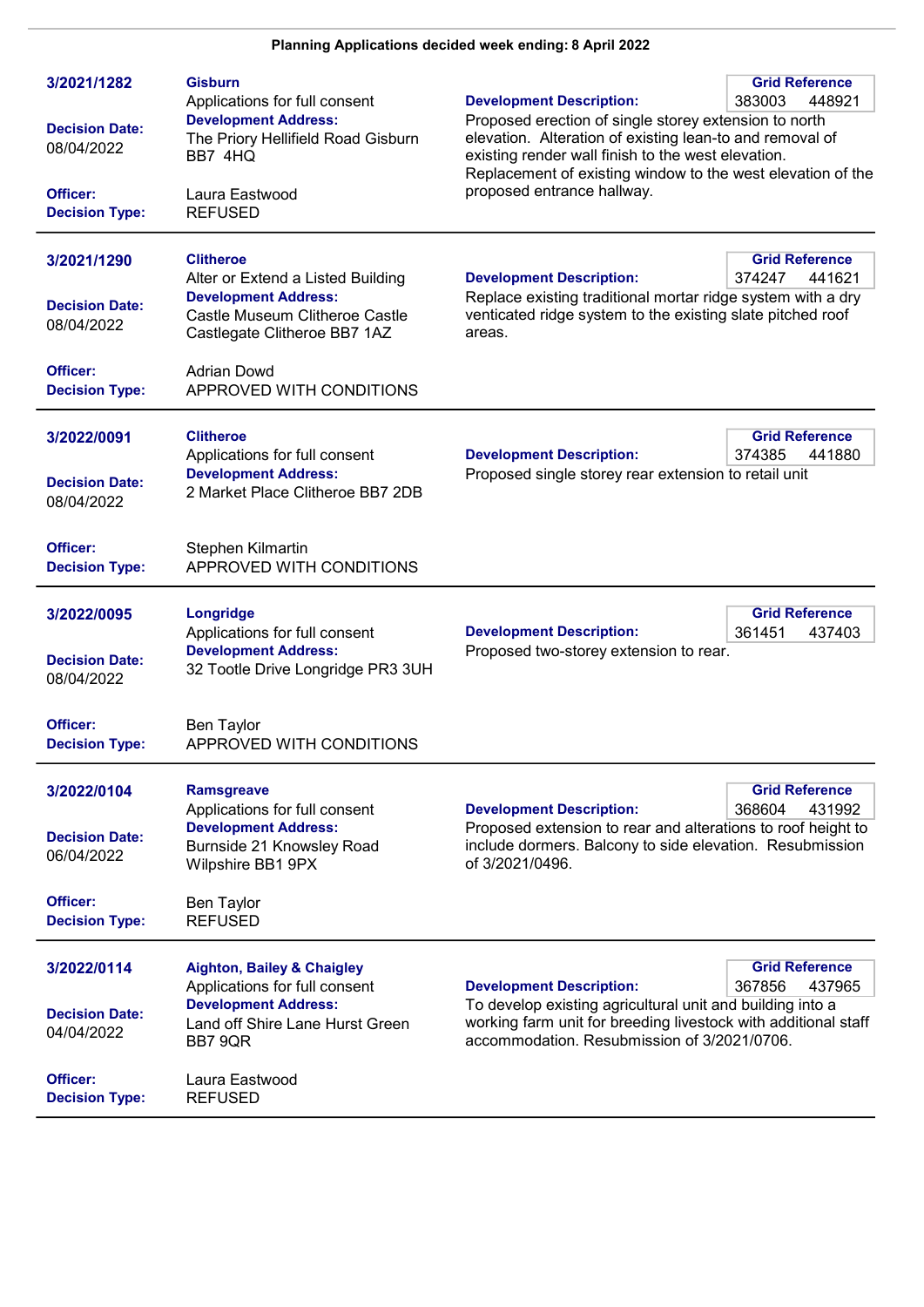| 3/2022/0121<br><b>Decision Date:</b><br>08/04/2022 | <b>Aighton, Bailey &amp; Chaigley</b><br>Applications for full consent<br><b>Development Address:</b><br>18 Whalley Road Hurst Green BB7<br>9QJ                                                     | <b>Development Description:</b><br>Proposed widening of existing driveway and associated<br>works to garden area.                                                                                                                                                                                          | <b>Grid Reference</b><br>368705<br>437946 |
|----------------------------------------------------|-----------------------------------------------------------------------------------------------------------------------------------------------------------------------------------------------------|------------------------------------------------------------------------------------------------------------------------------------------------------------------------------------------------------------------------------------------------------------------------------------------------------------|-------------------------------------------|
| Officer:<br><b>Decision Type:</b>                  | <b>Ben Taylor</b><br>APPROVED WITH CONDITIONS                                                                                                                                                       |                                                                                                                                                                                                                                                                                                            |                                           |
| 3/2022/0125<br><b>Decision Date:</b>               | Waddington<br>Applications for full consent<br><b>Development Address:</b><br>43 Waddow View Waddington BB7                                                                                         | <b>Development Description:</b><br>Proposed demolition of existing utility room extension and<br>replacement with single storey rear and side extension.                                                                                                                                                   | <b>Grid Reference</b><br>372851<br>443547 |
| 04/04/2022<br>Officer:<br><b>Decision Type:</b>    | 3HJ<br>Sarah Heppell<br>APPROVED WITH CONDITIONS                                                                                                                                                    | Resubmission of 3/2021/1195.                                                                                                                                                                                                                                                                               |                                           |
| 3/2022/0130<br><b>Decision Date:</b><br>07/04/2022 | <b>Whalley</b><br>Applications for full consent<br><b>Development Address:</b><br>9 Moor Field Whalley BB7 9SA                                                                                      | <b>Grid Reference</b><br><b>Development Description:</b><br>372640<br>436916<br>Proposed roof lift with insertion of dormers front and rear.<br>Conversion of garage to increase living space with an<br>increase in height and insertion of velux windows front and<br>rear. Resubmission of 3/2021/0286. |                                           |
| Officer:<br><b>Decision Type:</b>                  | Sarah Heppell<br>APPROVED WITH CONDITIONS                                                                                                                                                           |                                                                                                                                                                                                                                                                                                            |                                           |
| 3/2022/0135<br><b>Decision Date:</b><br>06/04/2022 | Longridge<br>Applications for full consent<br><b>Development Address:</b><br>Fairview 45 Lower Lane Longridge<br><b>PR3 3SQ</b>                                                                     | <b>Development Description:</b><br>Rear single storey extension, rear dormer extension and a<br>single-storey front extension. Insulated render cladding and<br>enlarged drive.                                                                                                                            | <b>Grid Reference</b><br>360830<br>436984 |
| Officer:<br><b>Decision Type:</b>                  | Sarah Heppell<br>APPROVED WITH CONDITIONS                                                                                                                                                           |                                                                                                                                                                                                                                                                                                            |                                           |
| 3/2022/0138<br><b>Decision Date:</b><br>08/04/2022 | <b>Bolton-by-Bowland, Gisburn Forest and Sawley</b><br>Applications for full consent<br><b>Development Address:</b><br>Middle Knotts Knotts Lane Bolton by<br>Bowland BD23 4SJ                      | <b>Development Description:</b><br>Proposed demolition of existing car port and domestic store<br>to create a new garage and annexe. Resubmission of<br>application 3/2021/0830.                                                                                                                           | <b>Grid Reference</b><br>376819<br>453673 |
| Officer:<br><b>Decision Type:</b>                  | Laura Eastwood<br><b>REFUSED</b>                                                                                                                                                                    |                                                                                                                                                                                                                                                                                                            |                                           |
| 3/2022/0151<br><b>Decision Date:</b><br>07/04/2022 | <b>Bolton-by-Bowland, Gisburn Forest and Sawley</b><br>Certificate of Lawfulness - Existing<br><b>Development Address:</b><br>Land to the rear of 2 Kirkbeck Mews<br>Gisburn Road Bolton by Bowland | <b>Development Description:</b><br>Lawful Development Certificate for use of land as garden in<br>connection within Use Class C3 (Dwellinghouses)                                                                                                                                                          | <b>Grid Reference</b><br>378557<br>449332 |
| Officer:<br><b>Decision Type:</b>                  | BB7 4NQ<br>Laura Eastwood<br>APPROVED NO CONDITIONS                                                                                                                                                 |                                                                                                                                                                                                                                                                                                            |                                           |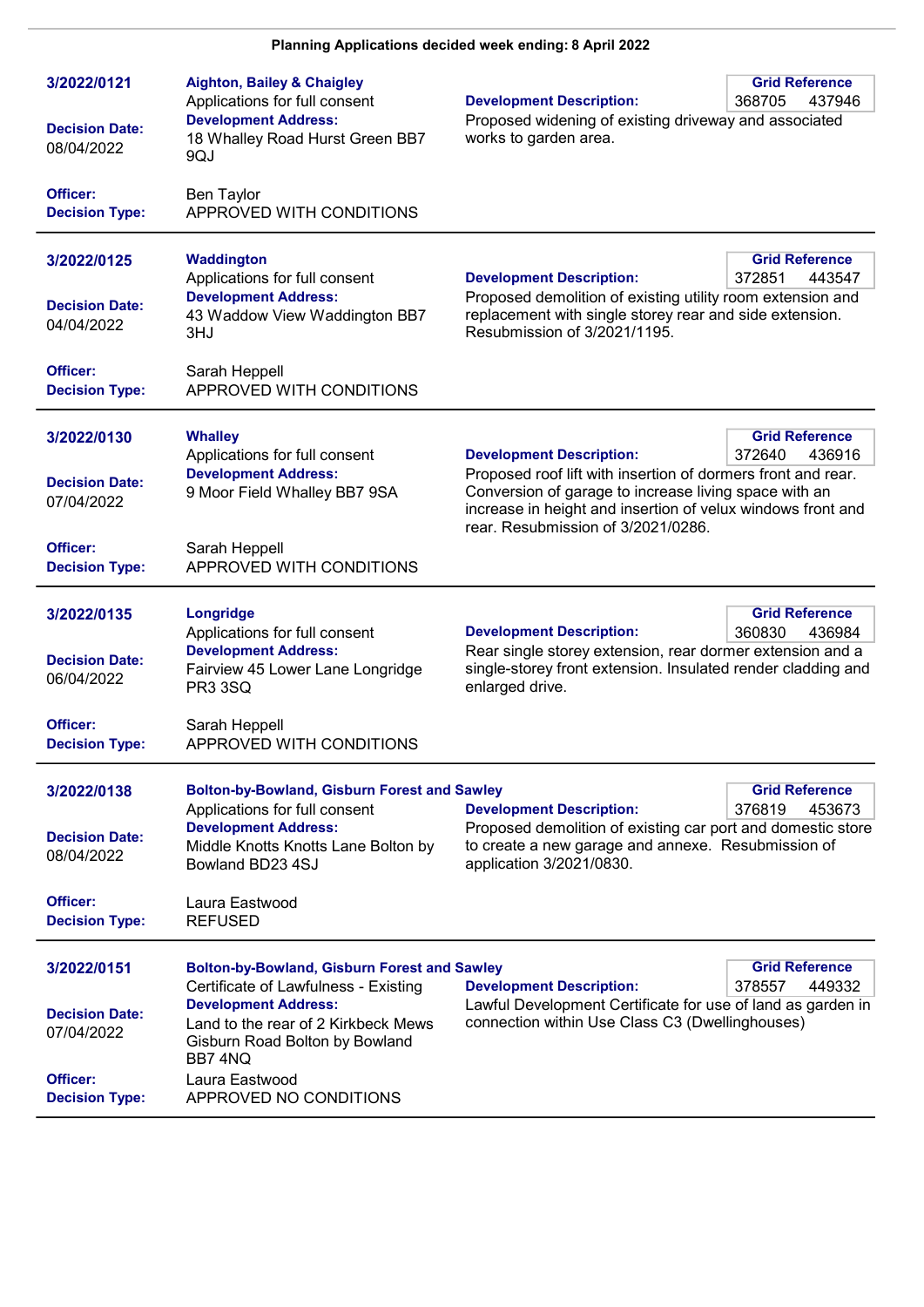| 3/2022/0159<br><b>Decision Date:</b><br>05/04/2022<br>Officer:<br><b>Decision Type:</b> | <b>Clitheroe</b><br><b>Removal of Condition</b><br><b>Development Address:</b><br><b>Clitheroe Cricket Club Chatburn</b><br>Road Clitheroe Lancs<br>Sarah Heppell<br>APPROVED NO CONDITIONS           | <b>Grid Reference</b><br><b>Development Description:</b><br>374780<br>442526<br>Removal of condition 2 of 3/2004/0538 (safety netting).                                                                                                                                                   |
|-----------------------------------------------------------------------------------------|-------------------------------------------------------------------------------------------------------------------------------------------------------------------------------------------------------|-------------------------------------------------------------------------------------------------------------------------------------------------------------------------------------------------------------------------------------------------------------------------------------------|
| 3/2022/0169<br><b>Decision Date:</b><br>06/04/2022<br>Officer:                          | <b>Billington and Langho</b><br>Applications for full consent<br><b>Development Address:</b><br>Hole House Farm Whalley Road<br>Billington BB7 9NY<br>Laura Eastwood                                  | <b>Grid Reference</b><br><b>Development Description:</b><br>373640<br>435744<br>Proposed extensions to the existing agricultural livestock<br>building.                                                                                                                                   |
| <b>Decision Type:</b>                                                                   | APPROVED WITH CONDITIONS                                                                                                                                                                              |                                                                                                                                                                                                                                                                                           |
| 3/2022/0177<br><b>Decision Date:</b><br>06/04/2022<br>Officer:<br><b>Decision Type:</b> | <b>Clitheroe</b><br><b>Discharge of Conditions</b><br><b>Development Address:</b><br>Land off Hawthorne Farm<br>Hawthorne Place Clitheroe BB7<br>2HU<br>Laura Eastwood<br>APPROVED WITH CONDITIONS    | <b>Grid Reference</b><br><b>Development Description:</b><br>374343<br>442473<br>Discharge of condtions 3 (materials), 5 (Construction<br>method statement), 9 (drainage), 10 (CMS), 13 (bat and<br>bird boxes), 16 (lighting) and 17 (boundary treatments) of<br>application 3/2019/1104. |
| 3/2022/0180<br><b>Decision Date:</b><br>07/04/2022<br>Officer:<br><b>Decision Type:</b> | <b>Newsholme and Paythorne</b><br><b>Discharge of Conditions</b><br><b>Development Address:</b><br>Manor House Farm Paa Lane<br>Paythorne BB7 4JD<br>Sarah Heppell<br><b>APPROVED WITH CONDITIONS</b> | <b>Grid Reference</b><br>383106<br><b>Development Description:</b><br>451968<br>Discharge of Condition 7 (Bat box) from planning<br>permission 3/2019/0148.                                                                                                                               |
| 3/2022/0182<br><b>Decision Date:</b><br>06/04/2022<br>Officer:<br><b>Decision Type:</b> | <b>Gisburn</b><br>Agricultural determination<br><b>Development Address:</b><br>Smith Meadow Farm Hellifield Road<br>Gisburn BB7 4HQ<br><b>Ben Taylor</b><br>PERMISSION NOT REQUIRED                   | <b>Grid Reference</b><br>383126<br><b>Development Description:</b><br>449374<br>Prior notification for a proposed steel portal frame livestock<br>building.                                                                                                                               |
| 3/2022/0188<br><b>Decision Date:</b><br>05/04/2022<br>Officer:<br><b>Decision Type:</b> | <b>Mellor</b><br><b>Discharge of Conditions</b><br><b>Development Address:</b><br>Pendle View Primrose Lane Mellor<br>BB27EQ<br>Laura Eastwood<br>APPROVED WITH CONDITIONS                            | <b>Grid Reference</b><br>366324<br><b>Development Description:</b><br>431248<br>Discharge of Condition 7 (Construction Method Statement)<br>from planning permission 3/2021/1280                                                                                                          |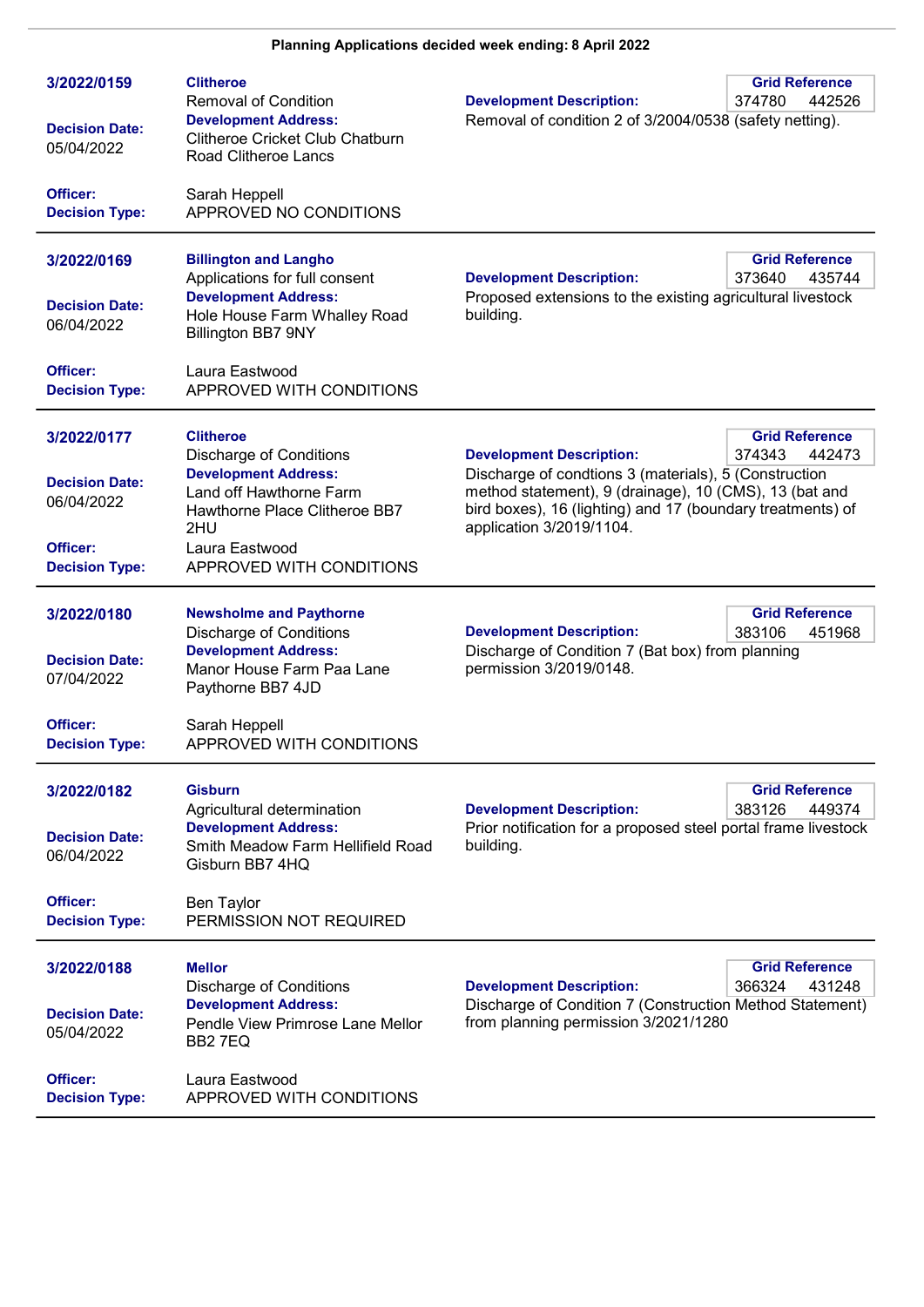| 3/2022/0202                         | <b>Bolton-by-Bowland, Gisburn Forest and Sawley</b><br>Applications for full consent           | <b>Development Description:</b>                                                                                                                                                                                          | <b>Grid Reference</b><br>380292<br>451104 |
|-------------------------------------|------------------------------------------------------------------------------------------------|--------------------------------------------------------------------------------------------------------------------------------------------------------------------------------------------------------------------------|-------------------------------------------|
| <b>Decision Date:</b><br>05/04/2022 | <b>Development Address:</b><br>Monubent Head Farm Hellifield<br>Road Bolton By Bowland BB7 4LY | Demolition of existing loose box. Construction of a steel<br>frame building for general storage                                                                                                                          |                                           |
| Officer:<br><b>Decision Type:</b>   | Laura Eastwood<br>APPROVED WITH CONDITIONS                                                     |                                                                                                                                                                                                                          |                                           |
| 3/2022/0216                         | <b>Clitheroe</b><br>Prior notification of proposed larger h                                    | <b>Development Description:</b>                                                                                                                                                                                          | <b>Grid Reference</b><br>374797<br>442666 |
| <b>Decision Date:</b><br>06/04/2022 | <b>Development Address:</b><br>45 Warwick Drive Clitheroe BB7<br>2BG                           | Single-storey extension with duo pitched roof to the rear<br>5.4m long, 3.2m high (max) and 2.5m high to eaves.<br>Matching render to walls and interlocking concrete roof<br>tiles.                                     |                                           |
| Officer:<br><b>Decision Type:</b>   | Sarah Heppell<br><b>REFUSED</b>                                                                |                                                                                                                                                                                                                          |                                           |
| 3/2022/0221                         | <b>Clitheroe</b><br>Application for tree works                                                 | <b>Development Description:</b>                                                                                                                                                                                          | <b>Grid Reference</b><br>375218<br>442815 |
| <b>Decision Date:</b><br>07/04/2022 | <b>Development Address:</b><br>7 Green Drive Clitheroe BB7 2BB                                 | 2 x sycamore trees Crown raise to 6m clearance under<br>canopy (T1 & T2)                                                                                                                                                 |                                           |
| Officer:<br><b>Decision Type:</b>   | David Hewitt<br>APPROVED NO CONDITIONS                                                         |                                                                                                                                                                                                                          |                                           |
| 3/2022/0237                         | Longridge<br>Prior notification of proposed larger h                                           | <b>Development Description:</b>                                                                                                                                                                                          | <b>Grid Reference</b><br>360838<br>437650 |
| <b>Decision Date:</b><br>07/04/2022 | <b>Development Address:</b><br>12 Bowland Close Longridge PR3<br>3TU                           | Single storey extension to rear 5.96 m long, 2.89 m high<br>(max), 2.89 m high to eaves.                                                                                                                                 |                                           |
| Officer:<br><b>Decision Type:</b>   | Sarah Heppell<br>PRIOR APPROVAL GRANTED                                                        |                                                                                                                                                                                                                          |                                           |
| 3/2022/0248                         | <b>Pendleton</b><br>Non-Material amendment                                                     | <b>Development Description:</b>                                                                                                                                                                                          | <b>Grid Reference</b><br>373860<br>440521 |
| <b>Decision Date:</b><br>04/04/2022 | <b>Development Address:</b><br>Ash Lea Whalley Road Pendleton<br>BB7 1PP                       | Non material amendment of application 3/2021/0169.<br>Proposed change of external materials from zinc/timber to<br>stone and slate. Removal of the first floor/balcony element<br>to simplify the layout.                |                                           |
| Officer:<br><b>Decision Type:</b>   | Sarah Heppell<br><b>REFUSED</b>                                                                |                                                                                                                                                                                                                          |                                           |
| 3/2022/0249                         | <b>Ramsgreave</b><br>Non-Material amendment                                                    |                                                                                                                                                                                                                          | <b>Grid Reference</b><br>431506           |
| <b>Decision Date:</b><br>04/04/2022 | <b>Development Address:</b><br>47 Ramsgreave Road Ramsgreave<br>BB1 9BH                        | <b>Development Description:</b><br>368388<br>Non-Material amendment of planning application<br>3/2021/0290. Proposed change of cladding material to<br>proposed extension from timber to zinc standing seam<br>cladding. |                                           |
| Officer:<br><b>Decision Type:</b>   | <b>Ben Taylor</b><br>APPROVED WITH CONDITIONS                                                  |                                                                                                                                                                                                                          |                                           |